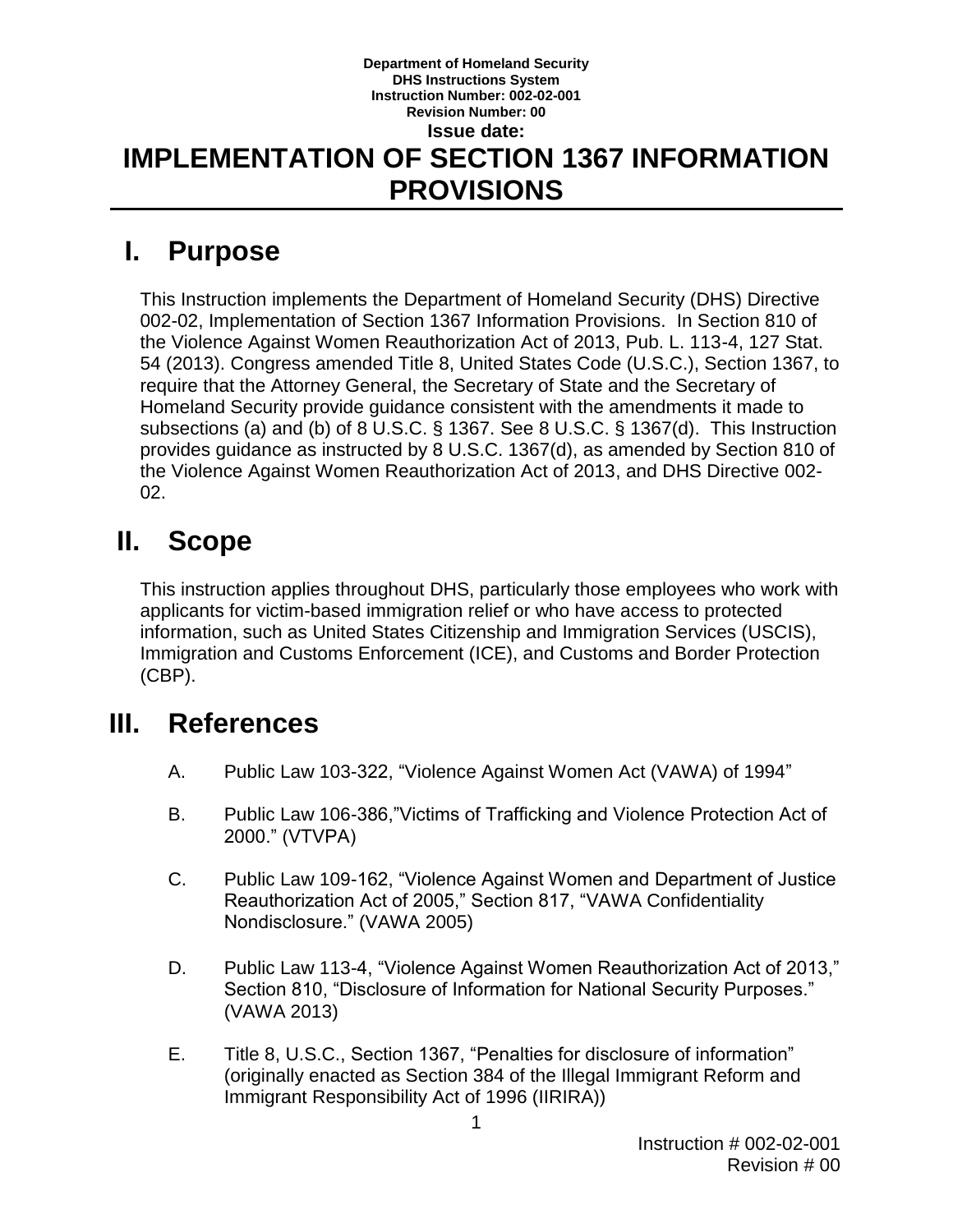- F. Title 42, U.S.C., Section 13925(a), "Definitions and grant provisions" (as re-designated and amended by Section 3 of VAWA 2013)
- G. Section 101(a)(51) of the Immigration and Nationality Act (INA) (8 U.S.C. 1101(a)(51))
- H. Section 239(e) of the Immigration and Nationality Act (8 U.S.C. 1229(e)), "Certification of compliance with restrictions on disclosure"
- I. Section 240A(b)(2) of the Immigration and Nationality Act (INA) (8 U.S.C. 1229(b)), "Special Rule for Battered Spouse or Child."
- J. DHS Privacy Incident Handling Guidance (Jan. 26, 2012)
- K. Delegation 19004, Delegation of Authority to Implement Section 1367 Information, Date
- L. Directive 002-02, Implementation of Section 1367 Information Provisions, Date

# **IV. Definitions**

- A. *U Nonimmigrant Status***:** U nonimmigrant status for victims of criminal activity designated in INA §101(a)(15)(U) (qualifying crimes) who have suffered substantial mental or physical abuse as a result of being a victim of criminal activity, possess relevant information concerning the crime, and have been helpful, are being helpful, or are likely to be helpful to law enforcement or government officials in the investigation or prosecution of the criminal activity. U status allows victims to remain in the United States for up to four years (or longer if a limited exception applies), receive work authorization, and, if certain conditions are met, apply for adjustment of status to that of a lawful permanent resident (LPR).
- B. *T Nonimmigrant Status***:** T nonimmigrant status for victims of a severe form of trafficking in persons, as defined in section 103 of the TVPA of 2000, who are physically present in the United States on account of trafficking and who have complied with any reasonable requests for assistance in a law enforcement investigation or prosecution (with limited exceptions). See INA 101(a)(15)(T). T status allows victims of human trafficking to remain in the United States for up to four years (or longer if a limited exception applies), receive work authorization, and, if certain conditions are met, apply for adjustment of status to that of an LPR.
- C. *VAWA Self-Petition(er)***:** Under VAWA, as amended, certain persons who have been battered or subjected to extreme cruelty by a qualifying relative may self-petition, allowing them to remain in the United States,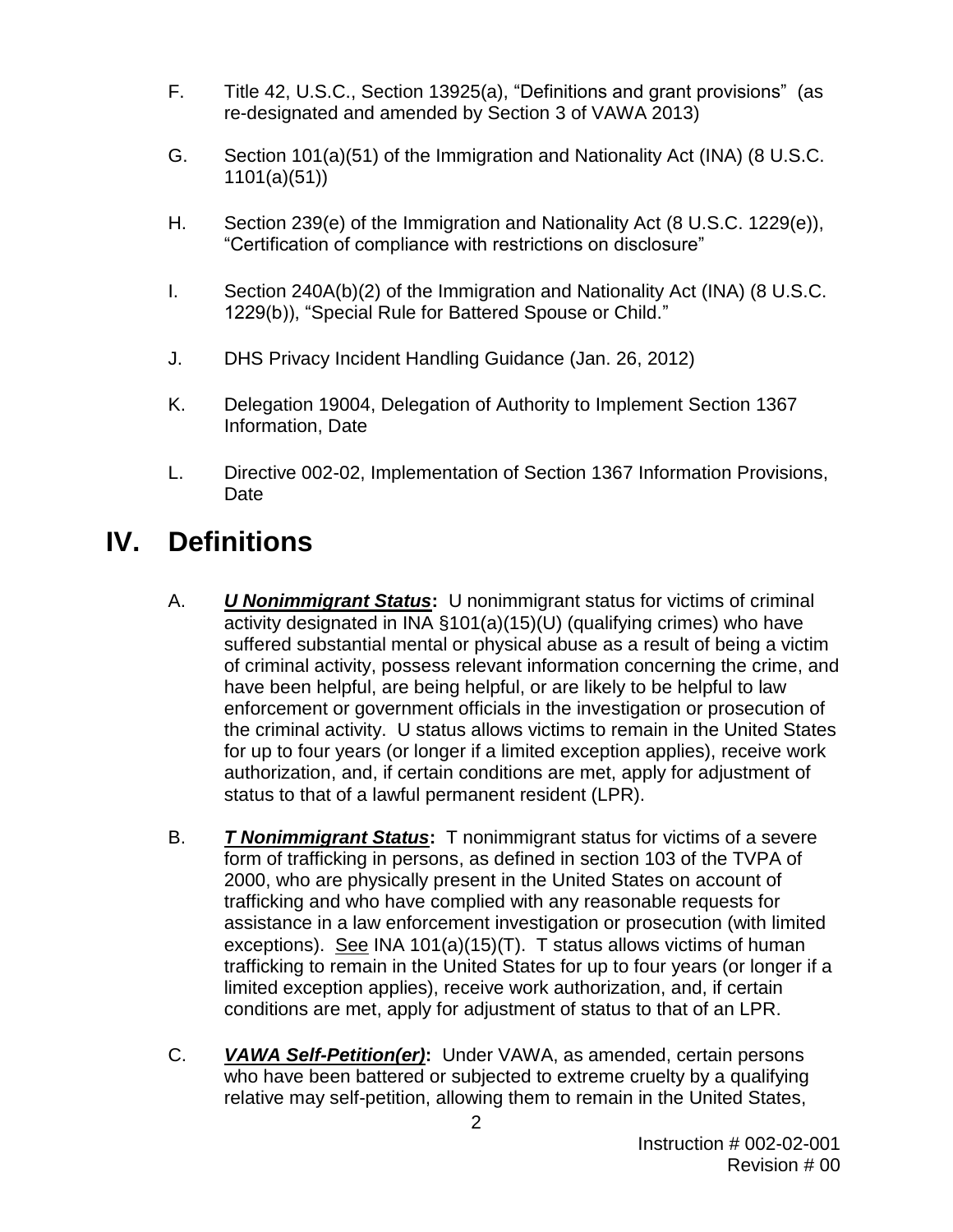apply for LPR status as an approved VAWA self-petitioner, and eventually apply for naturalization. VAWA self-petitioners include: the spouse, child or parent of an abusive U.S. citizen; the spouse or child of an abusive LPR; the conditional resident spouse or child of an abusive U.S. citizen or LPR; the spouse or child of an alien eligible for relief under the Cuban Adjustment Act, the Haitian Refugee Immigration Fairness Act, or the Nicaraguan Adjustment and Central American Relief Act; and the spouse or child eligible for suspension of deportation or cancellation of removal due to abuse by a U.S. citizen or LPR. See INA 101(a)(51) (defining "VAWA self-petitioner").

- D. *VAWA Cancellation***:** Victims of domestic violence who are in removal proceedings may be eligible to apply for relief with the immigration court in the form of VAWA cancellation of removal. See INA 240A(b)(2) (prescribing eligibility requirements).
- E. *Sensitive Location:* Locations specified in INA § 239(e)(2), where if an enforcement action leading to a removal proceeding was taken against an alien at any of the locations specified below, the Notice to Appear (NTA) includes a statement that the provisions of 8 U.S.C. 1367 have been complied with. The locations specified include: domestic violence shelter, rape crisis center, supervised visitation center, family justice center, a victim services, or victim services provider, or a community-based organization.

Sensitive locations can also include a courthouse (or in connection with that appearance of the alien at a courthouse) if the alien is appearing in connection with a protection order case, child custody case, or other civil or criminal case relating to domestic violence, sexual assault, trafficking, or stalking in which the alien has been battered or subject to extreme cruelty or if the alien is described in subparagraph (T) or (U) of section 101(a)(15) [8 U.S.C. § 1101(a)(15)].

#### F. *Section 1367 Information***:**

- 1. Any information relating to aliens who are seeking or have been approved for immigrant status as battered spouses, children and parents under provisions of the Violence Against Women Act (VAWA), as victims of a severe form of human trafficking who generally are cooperating with law enforcement authorities, or as aliens who have suffered substantial physical or mental abuse and are cooperating with law enforcement authorities. This definition includes records or other information that do not specifically identify the individual as an applicant or beneficiary of the T Visa, U Visa, or VAWA protections.
- 2. Section 1367 covers information relating to beneficiaries of applications for a number of immigration benefits, not just the Form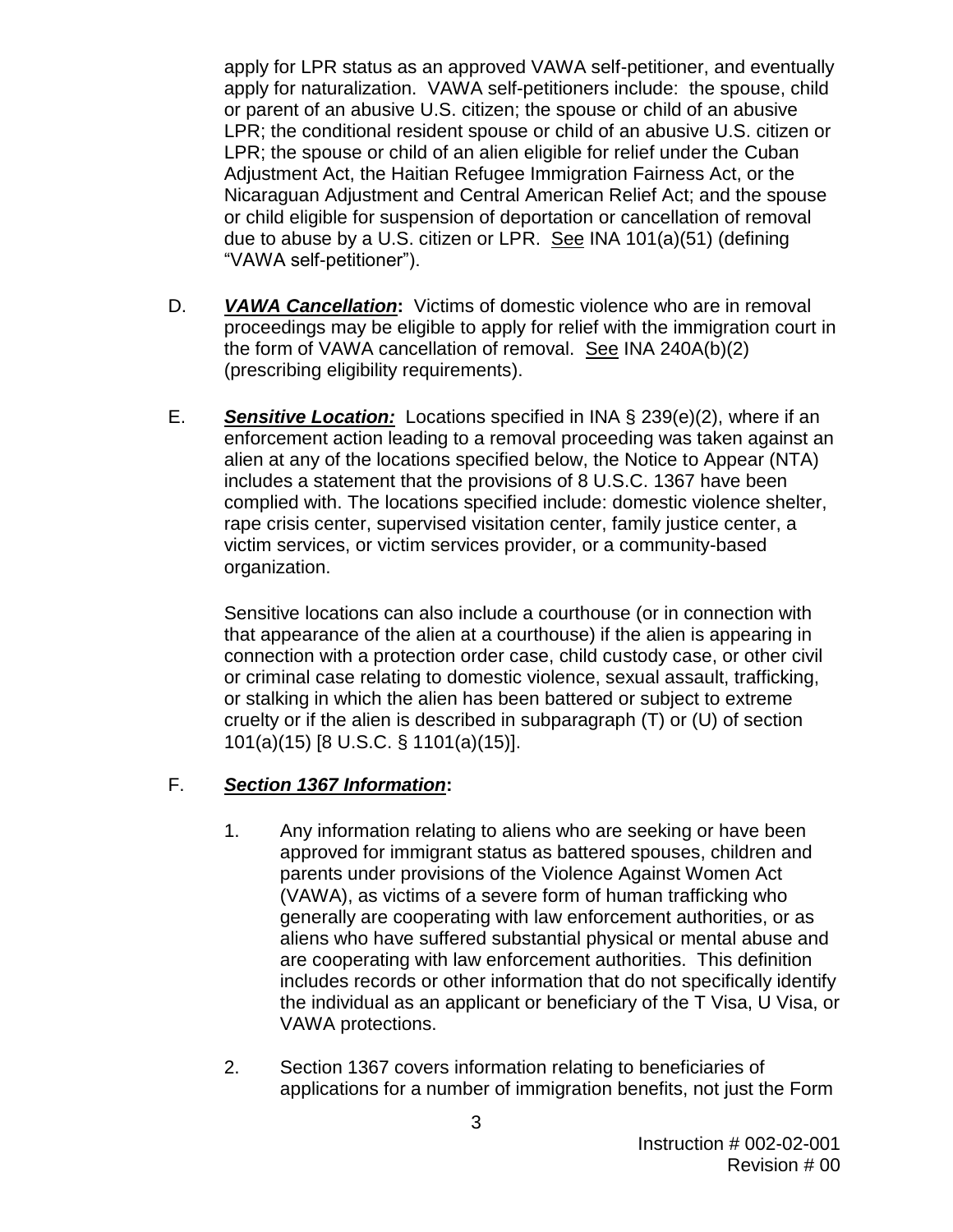I-360 VAWA self-petition. For the purpose of this guidance if an alien is the beneficiary of a pending or approved application for one or more of the victim-based benefits described below, the requirements of 8 U.S.C. 1367 will be followed:

- a. VAWA self-petitioner, which incorporates the following applications or petitions:
	- i. I-360 Self-petition self-petitioners under INA sec. 204
	- ii. I-751 Hardship waiver battered spouse or child hardship waiver
	- iii. VAWA CAA abused Cuban Adjustment Act applicants
	- iv. VAWA HRIFA abused Haitian Refugee Immigration Fairness Act applicants
	- v. VAWA NACARA abused Nicaraguan Adjustment and Central American Relief Act applicants
	- vi. VAWA Suspension of Deportation
- b. VAWA Cancellation of Removal applicants under INA 240A(b)(2).
- c. I-914 T Nonimmigrant Status victim of a severe form of trafficking in persons under INA 101(a)(15)(T).
- d. I-918 U Nonimmigrant Status victim of qualifying criminal activity under INA 101(a)(15)(U).

# **V. Responsibilities**

All responsible parties listed below are to help ensure compliance with applicable policies and procedures set forth in this instruction.

- A. The *Chief Privacy Officer* is the senior official within the Department with primary responsibility for privacy compliance and policy.
- B. The *Officer for Civil Rights and Civil Liberties* directs and oversees the implementation of the integration of civil rights and civil liberties across the Department, serving as the foundational DHS organization through which all Department-wide civil rights and civil liberties activities are overseen, defined, and measured. The Officer for Civil Rights and Civil Liberties has the delegated authority from the Secretary to provide this single DHS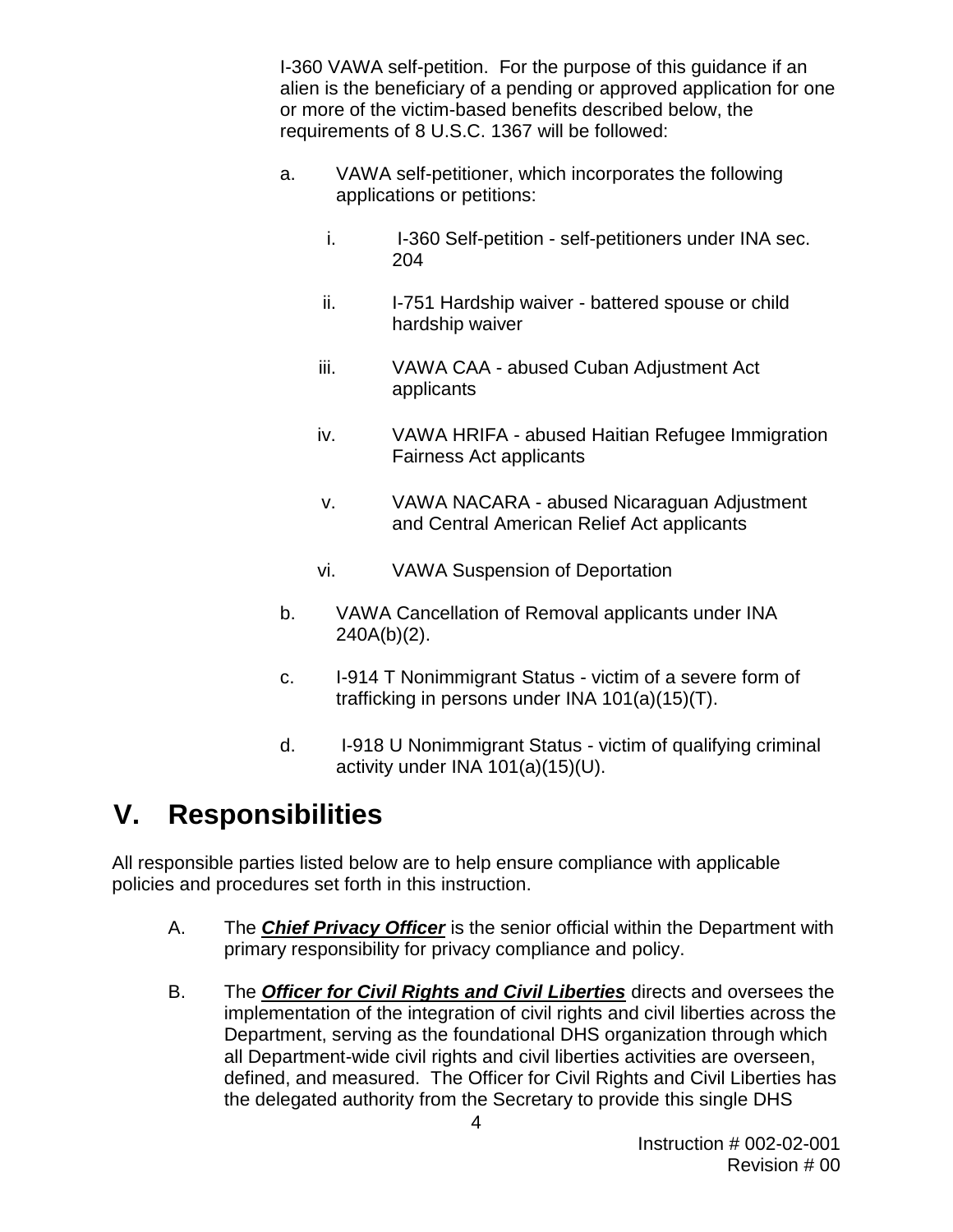policy on the implementation of Title 8, U.S.C., Section 1367 (VAWA/T/U confidentiality provisions).

- C. The *General Counsel* is responsible for ensuring legal compliance and has final authority and responsibility for legal policy determinations within the Department and its Components.
- D. The *Component Heads* with any Section 1367 information that might be shared implement and execute all applicable policies and procedures set forth in this instruction, and develop any necessary implementing instructions or other policy guidance to the extent permitted by and consistent with their authorities and any restrictions imposed by statute, executive order, presidential or other instruction, or national or departmental policy.
- E. The *Council on Combating Violence Against Women* works to ensure that policies and practices for combating violence against women and children are consistent Department-wide. By identifying opportunities to build consensus on challenging issues across Components, sharing best practices, and coordinating efforts Department-wide, the Council supports the Department's missions of effectively administering the laws preventing violence against women and children. The Council collects information on a quarterly basis and conducts after-action reviews on cases where exceptions have been applied to disclose information and where enforcement actions have been taken at sensitive locations. The Council is also responsible for assisting in developing all implementing policies that are created by Components.
	- F. The *Federal Law Enforcement Training Centers (FLETC)* serves as an interagency law enforcement training organization for federal agencies and partner organizations. It provides training to state, local, rural, tribal, territorial, and international law enforcement agencies. FLETC ensures the computer-based training module, *VAWA: Confidentiality and Immigration Relief*, is available to all Components for promulgation through their Learning Management Systems and provides assistance to keep the training updated and current, as necessary.

# **VI. Policy and Requirements**

- A. *Policy***:**
	- **1. Disclosure of Protected Information Generally Prohibited.**
		- a. This guidance serves as a reminder that all DHS officers and employees are generally prohibited from permitting use by or disclosure to anyone other than a sworn officer or employee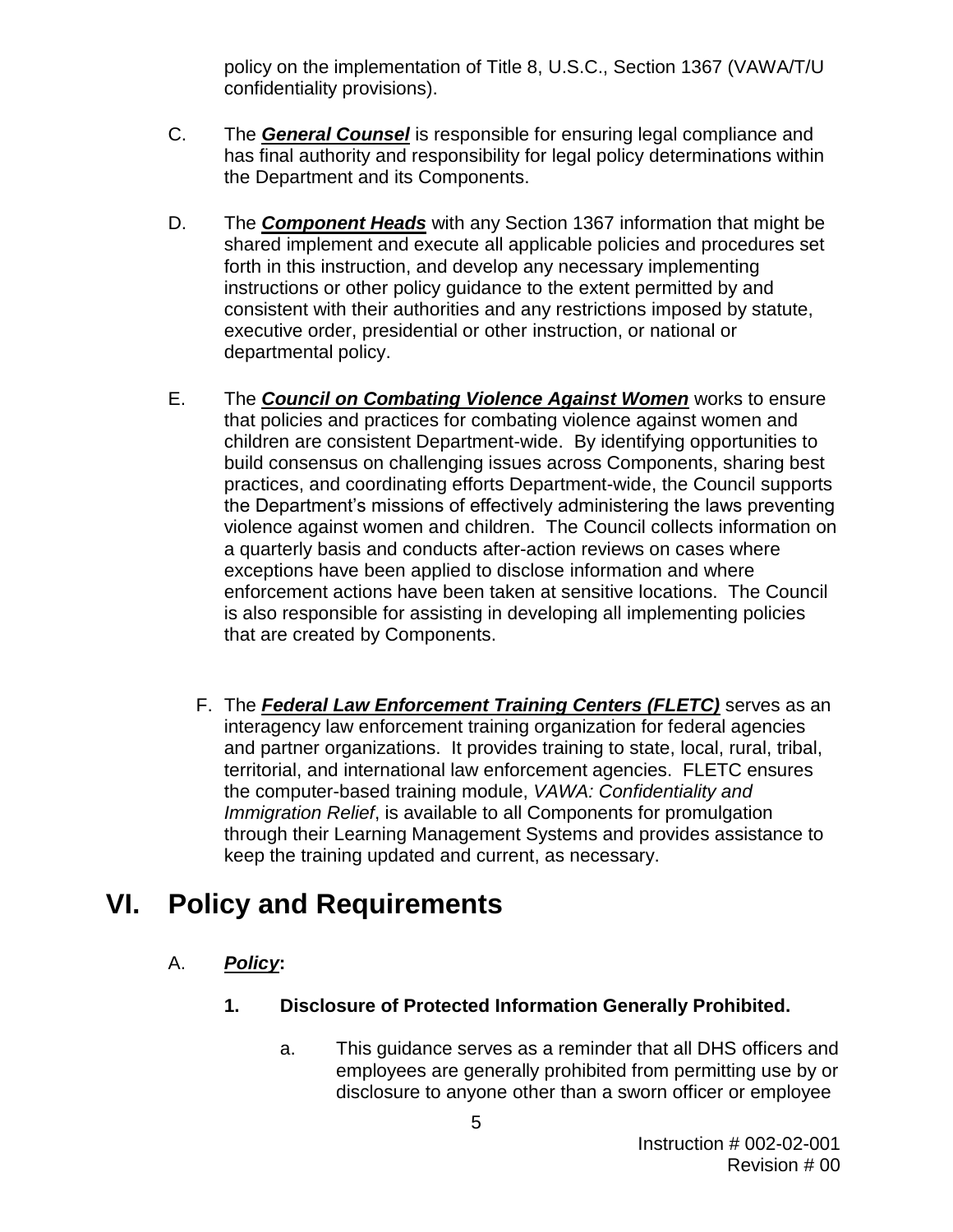of DHS, the Department of State (DOS); or the Department of Justice (DOJ) of any information relating to a beneficiary of a pending or approved application for victim-based immigration benefits. This includes a battered spouse or child hardship waiver, VAWA self-petition, VAWA cancellation of removal or suspension of deportation case, or T or U nonimmigrant status, including the fact that they have applied for such benefits. Information that cannot be disclosed includes information about an individual contained in a DHS database as well as information that has not yet been included in a database, such as the location of a beneficiary.

- b. The nondisclosure requirement does not apply to disclosures of protected information within DHS or to DOJ or DOS for legitimate agency purposes.
- c. The nondisclosure provision provides protection as soon as a DHS employee has reason to believe that the alien may be the beneficiary of a pending or approved victim-based application or petition, and the limitation ends when the application for relief is denied *and* all opportunities for appeal of the denial have been exhausted.
- d. Exceptions: There are specified exceptions to the general nondisclosure requirement allowing for disclosure of protected information in limited circumstances.

Statutory Exceptions. The statute prescribes eight (8) exceptions to the general nondisclosure requirement:

i. For the disclosure of information in the same manner and circumstances as census information may be disclosed by the Secretary of Commerce under 13 U.S.C. section [8.](http://www4.law.cornell.edu/uscode/uscode13/usc_sec_13_00000008----000-.html) This exception allows for the furnishing of tabulations and other statistical material that do not disclose the information reported by, or on behalf of, any particular respondent, and the making of special statistical compilations and surveys, for Federal, State, or local government agencies or "other public and private persons and agencies" – provided that no information furnished is "used to the detriment of any respondent or other person to whom such information relates."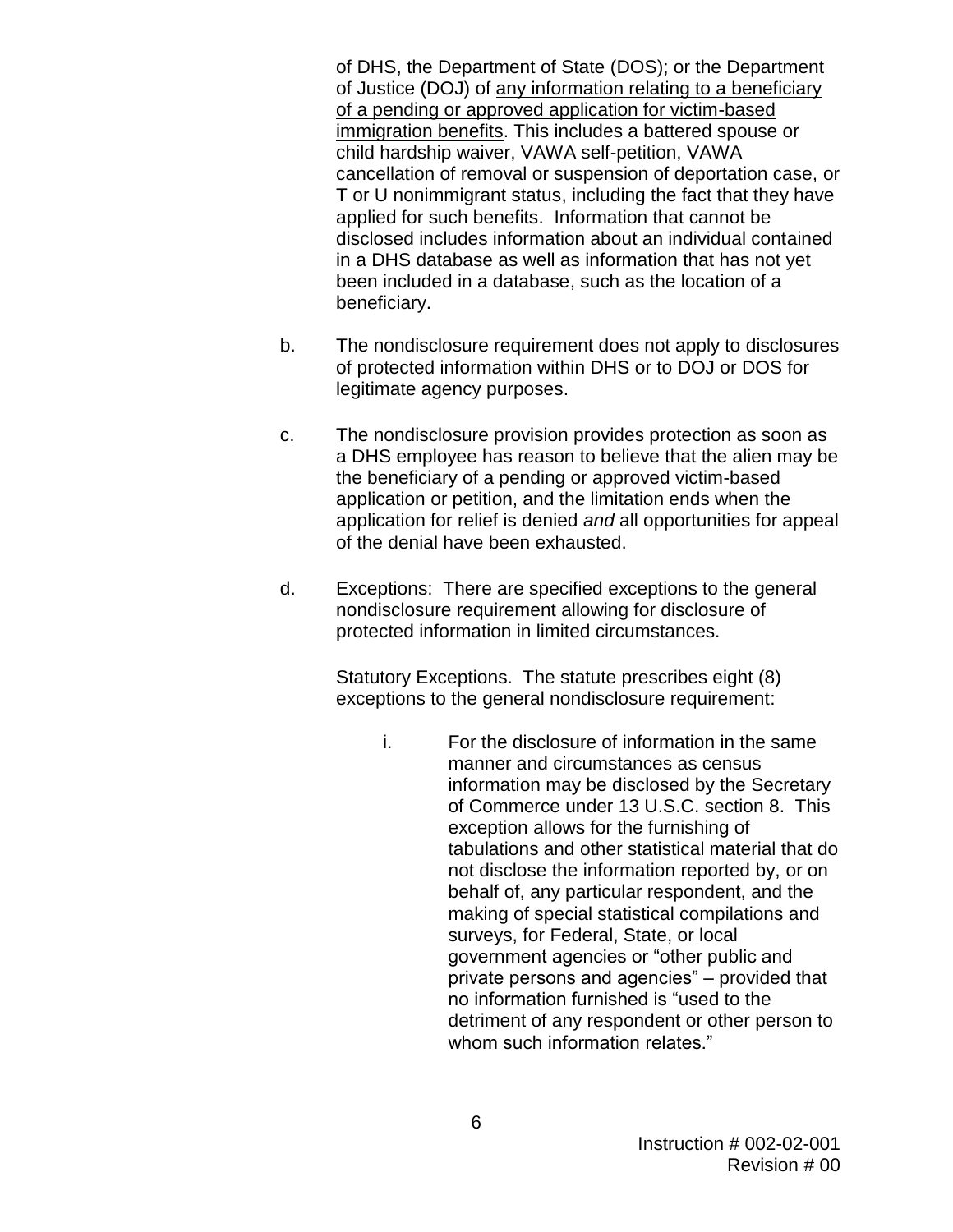- ii. For the disclosure of information to law enforcement officials to be used solely for a legitimate law enforcement purpose. However, the authority to exercise this exception is subject to the Secretary's discretion.
- iii. In connection with judicial review of a Federal agency or court determination in a manner that protects the confidentiality of such information. Please note, defense counsel in state cases may sometimes attempt to make the entire Afile discoverable; however, the entire file is not discoverable in its entirety under this exception.
- iv. If all the battered individuals in the case are adults and they have all waived the nondisclosure restrictions.
- v. For the disclosure of information to Federal, State, and local public and private agencies providing benefits, to be used solely in making determinations of eligibility for public benefits under 8 U.S.C. section 1641(c).
- vi. For the disclosure to the Chairmen and Ranking Members of the Senate and House of Representatives Committees on the Judiciary, for the exercise of congressional oversight authority, "information on closed cases under this section in a manner that protects the confidentiality of such information and that omits personally identifying information (including locational information about individuals)."
- vii. For purposes of communicating, with the "prior written consent of the alien involved," with nonprofit, nongovernmental victims' services providers "for the sole purpose of assisting victims in obtaining victim services." The victim services providers receiving such referrals are bound by the nondisclosure requirements of Section 1367. Recall that Section 101(i) of the INA (8 U.S.C. section 1101(i)) mandates that DHS provide T nonimmigrants with a referral to an NGO "that would advise the alien regarding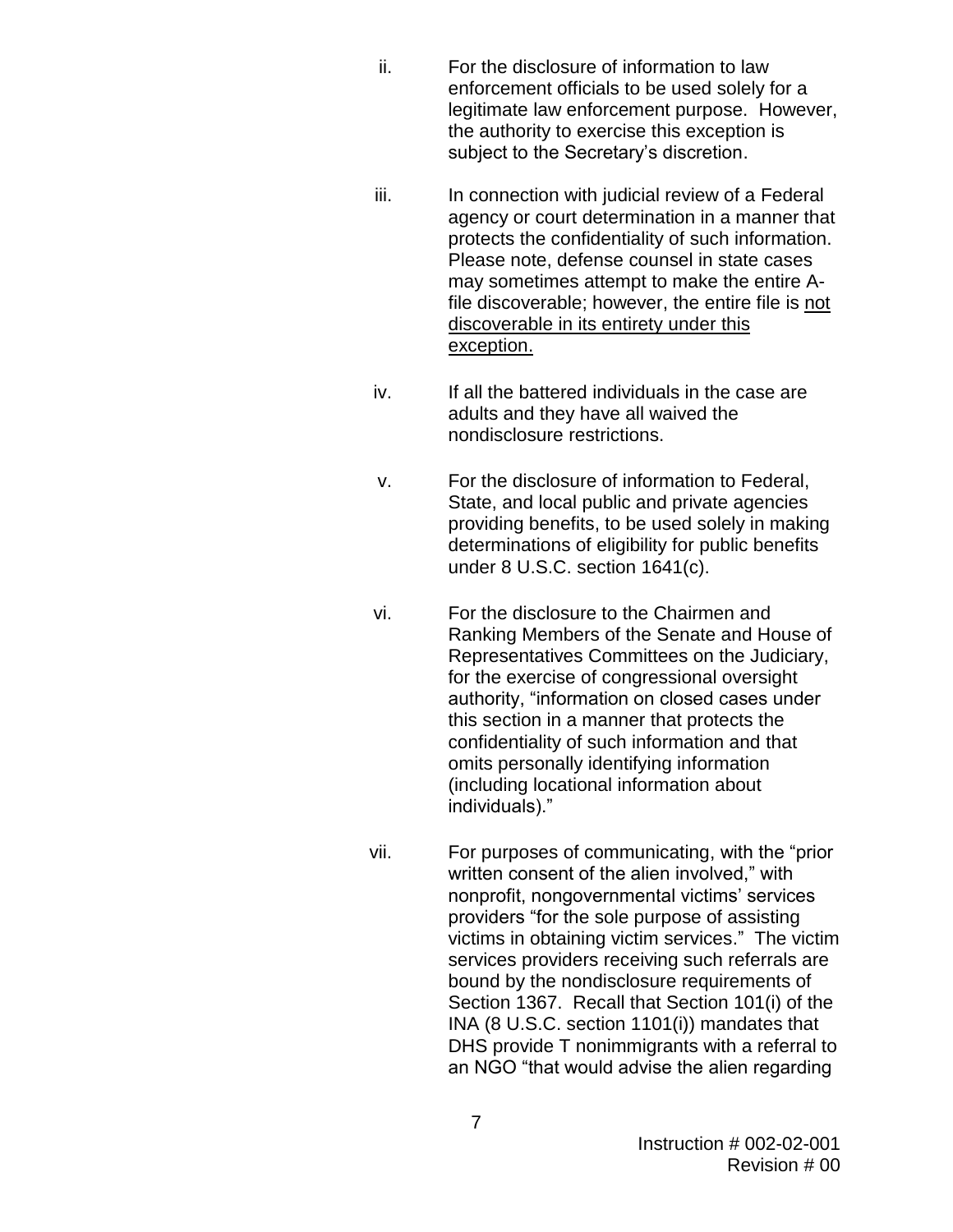the alien's options while in the United States and the resources available to the alien."

viii. The disclosure of information to national security officials to be used solely for a legitimate national security purpose in a manner that protects the confidentiality of such information. (Please note that different procedures apply for the disclosure of information to national security officials and can be found at Instruction 215-01-001, Disclosure of Section 1367 Information to National Security Officials for National Security Purposes.

For instances where an official is uncertain whether an exception applies or where questions exist about a particular exception, local counsel's office should be consulted.

- e. Nonstatutory Exceptions. In addition to the enumerated statutory exceptions, there may be instances in which disclosure of protected information is mandated by court order or constitutional requirements. For example, disclosure may be required in a federal, state, or local criminal proceeding for purposes of complying with constitutional obligations to provide exculpatory and impeachment material that is relevant either to guilt or punishment of a criminal defendant in a federal criminal proceeding ("Brady" material) or that bears upon the credibility of a prosecution witness ("Giglio" material). If DOJ or a state or local prosecutor requests protected information that is not subject to disclosure under one of the statutory exceptions and that will be disclosed to a court or another agency (other than DOS), please consult DHS counsel. DHS counsel are consulted if a Member of Congress not described in the congressional oversight exception in Section 1367(b)(6) is requesting protected information pursuant to his or her congressional oversight authority.
	- f. Notification of Unauthorized Disclosures: In the event that any Component (1) discloses Section 1367 information in a manner inconsistent with the provisions above or (2) is informed by the recipient of Section 1367 information that the recipient has disclosed that information in an unauthorized manner, the Component Head for that Component (1) notifies the Chief Privacy Officer and the Officer for Civil Rights and Civil Liberties as soon as is practicable, but in no event later than twenty-four hours after discovery of the unauthorized disclosure, and (2) satisfies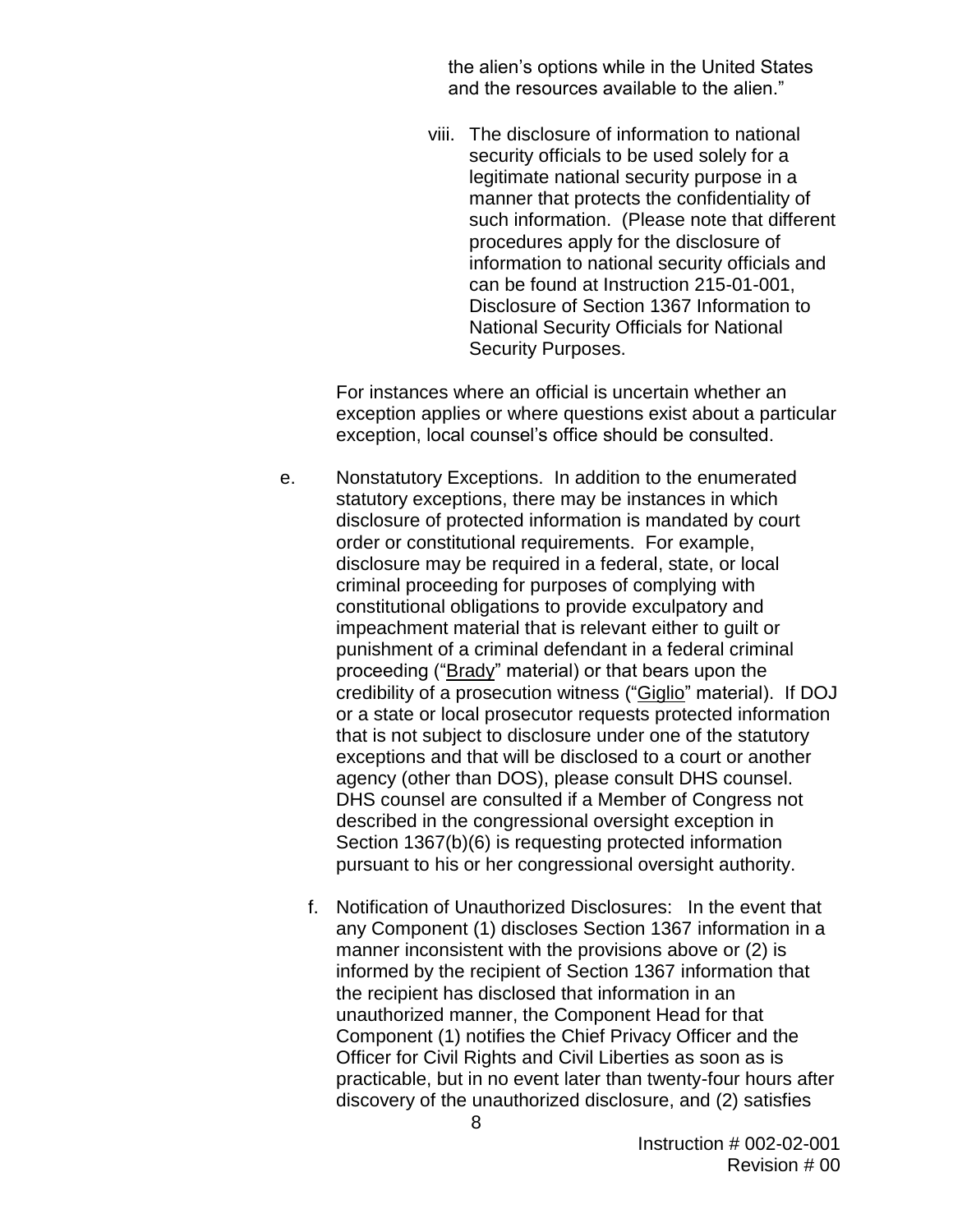the requirements of the DHS Privacy Incident Handling Guidance.

#### 2. **Use of Information from Prohibited Sources:**

- a. Section 1367 also prohibits DHS officers and employees from making an adverse determination of admissibility or deportability against an alien using information furnished solely by a prohibited source associated with the battery or extreme cruelty, sexual assault, human trafficking or substantial physical or mental abuse, regardless of whether the alien has applied for VAWA benefits, or a T or U nonimmigrant status.
- b. Prohibited Sources. The following are prohibited sources for purposes of this guidance:
	- i. A spouse or parent who battered the alien or subjected the alien to extreme cruelty,
	- ii. A member of the spouse's or parent's family residing in the same household as the abusive spouse or parent,
	- iii. A spouse or parent who battered the alien's child or subjected the alien's child to extreme cruelty (unless the alien actively participated in the battery or extreme cruelty),
	- iv. A member of the spouse's or parent's family residing in the same household as the alien who has battered the alien's child or subjected the alien's child to extreme cruelty when the spouse or parent consented to or acquiesced in such battery or cruelty and the alien did not actively participate in such battery or cruelty,
	- v. In the case of an alien who is applying for a U visa, the perpetrator of the substantial physical or mental abuse and the criminal activity, and
	- vi. In the case of an alien who is applying for a T visa, Continued Presence, or immigration relief as a VAWA self-petitioner, the trafficker or perpetrator.
- c. This prohibited source restriction does not apply to an alien who has been convicted of a crime listed in INA section 237(a)(2). Such crimes include: crime involving moral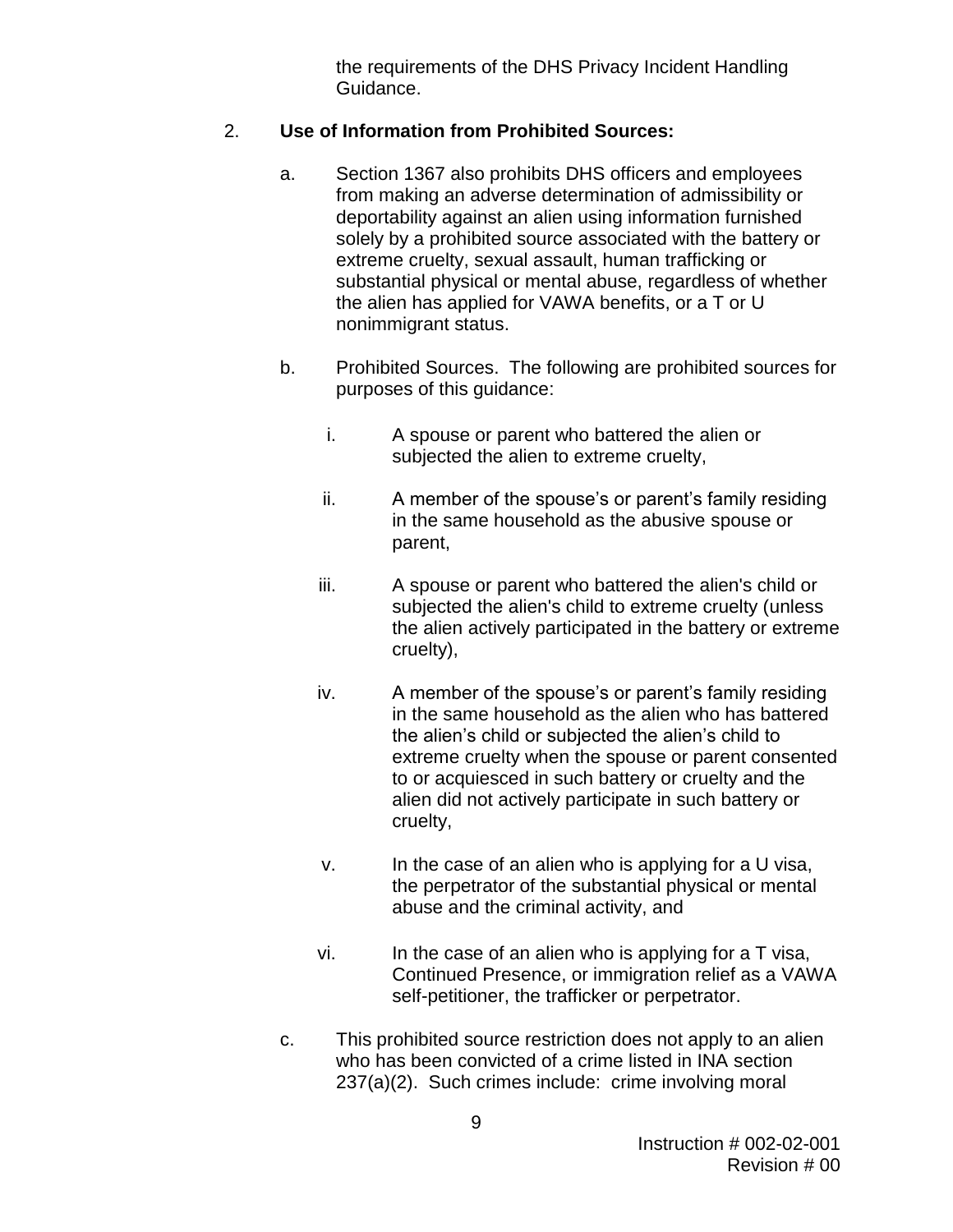turpitude, aggravated felony, human trafficking, failure to register as a sex offender under 18 U.S.C. section 2250, certain controlled substance violations, certain firearms offenses, and certain domestic violence, child abuse, stalking, protection order violation offenses. Consultation with counsel to determine if this exception applies is recommended before making a determination whether this exception applies.

d. The lack of a pending or approved VAWA self-petition does not necessarily mean that the prohibited source provisions do not apply and that the alien is not a victim of battery or extreme cruelty. Similarly, although the prohibited source prohibition with respect to T or U nonimmigrant status applies only to applicants for such relief, the victim might be in the process of preparing an application. Accordingly, whenever a DHS officer or employee receives adverse information from a spouse, family member of a spouse, or unknown private individual, the employee will check the Central Index System (CIS) for the COA "384" flag. Employees will be sensitive to the fact that the alien at issue may be a victim and that a victim-abuser dynamic may be at play.

#### e. Receipt of Information from a Prohibited Source

i. There are a number of ways DHS employees might receive "tips" from an abuser or an abuser's family, such as: calling ICE to report the victim as illegal, a "landlord" (who may actually be a human trafficker) calling ICE to report that his "tenants" are undocumented, or providing information to USCIS rebutting the basis for the victim's application. When a DHS employee receives adverse information about a victim of domestic violence, sexual assault, human trafficking or an enumerated crime from a prohibited source, DHS employees treat the information as inherently suspect. In deciding whether to pursue an investigation or enforcement action, DHS employees should consider all serious adverse factors. These factors include: national security concerns; evidence the alien has a serious criminal history; is involved in a serious crime; poses a threat to public safety (in fact, if the alien has been convicted of a crime listed in INA 237(a)(2); the prohibited source protections do not apply at all). Other adverse factors include evidence the alien is a human rights violator or has engaged in significant immigration fraud. In the absence of these or other serious adverse factors,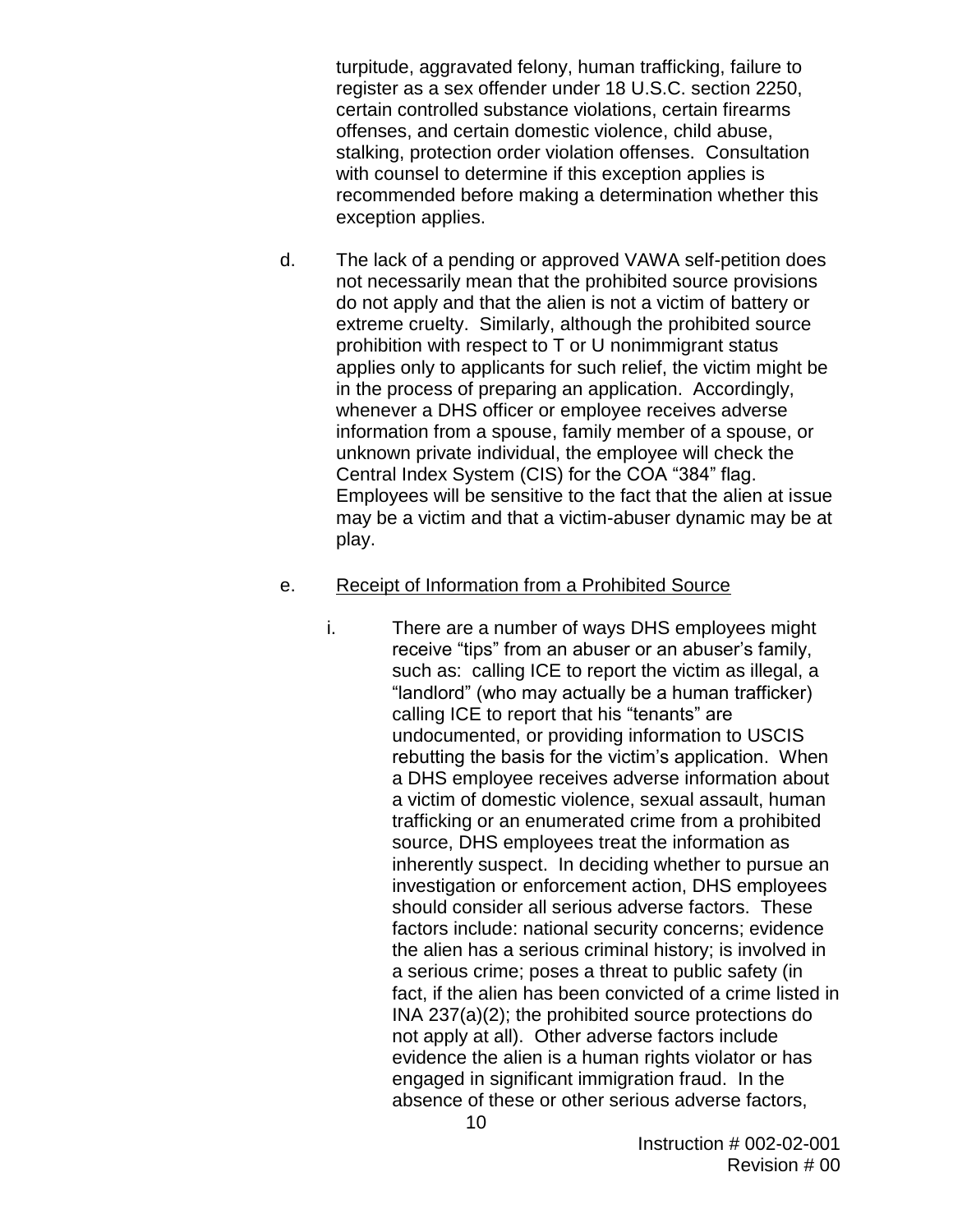exercising favorable discretion, such as not pursuing allegations of fraud from a prohibited source, is appropriate.

- ii. An assertion of fraud by the prohibited source, such as an accusation that the marriage is fraudulent, ordinarily will not serve as the sole basis for adverse action. Abusers often claim their marriage is fraudulent in order to exact revenge or exert further control over the victim.
- f. Corroborating Information Furnished Solely By Prohibited Source: If a DHS employee receives information solely from a prohibited source that he or she wishes to corroborate and take action on, the DHS employee finds an independent source for the information and adheres to the following procedures:
	- i. DHS employee documents in the A-file specifically what information was received, from whom the information was received, and what adverse factors about the alien exist to justify pursuing action in the case;
	- ii. The above information is presented to the DHS employee's immediate supervisor for review and approval;
	- iii. If the supervisor determines it is appropriate to pursue action in the case and authorizes such action, the responsible Component shares details about the action with the section 1367 information and Victim Safety Provisions Review Committee (the "Review Committee") on a quarterly basis, but always after such action is taken;
	- iv. The Review Committee is a subcommittee of the DHS Council for Combating Violence Against Women and Girls and consists of subject matter representatives from DHS Policy, CRCL, CIS OMB, ICE, CBP, USCIS and OGC. The Review Committee reviews the information to help ensure compliance with this policy.

#### **3. Sensitive Location Certification of Compliance Requirement:**

a. In general, in cases where an enforcement action leading to a removal proceeding was taken against an alien at any of the locations specified in subparagraph b below, the Notice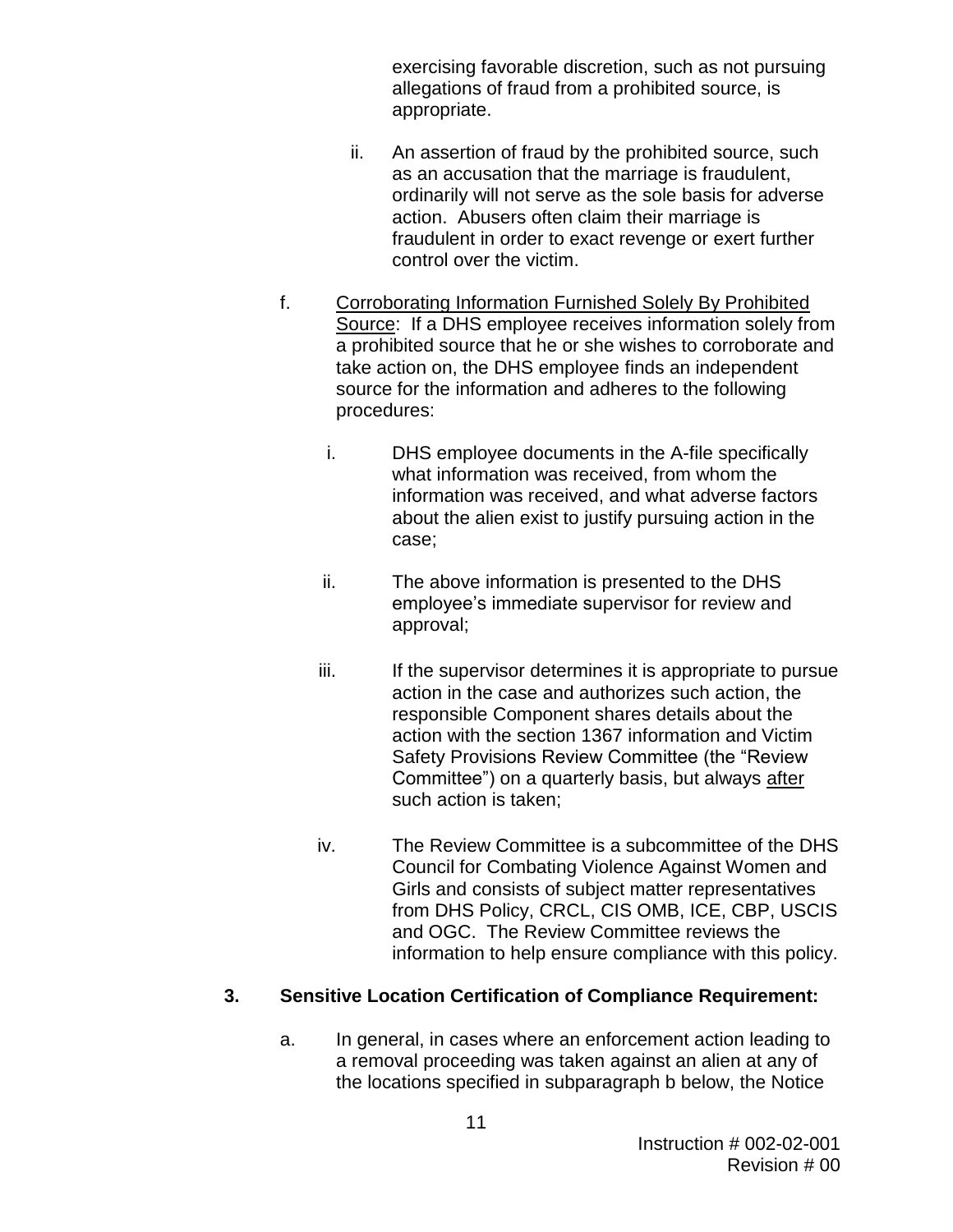to Appear includes a statement that the provisions of 8 U.S.C. section 1367 have been complied with.

- b. Locations requiring certification in accordance with INA section 239(e) are:
	- i. A domestic violence shelter, a rape crisis center, supervised visitation center, family justice center, a victim services provider, or a community-based organization.
	- ii. A courthouse (or in connection with that appearance of the alien at a courthouse) if the alien is appearing in connection with a protection order case, child custody case, or other civil or criminal case relating to domestic violence, sexual assault, human trafficking, or stalking in which the alien has been battered or subject to extreme cruelty, or if the alien may be eligible for T or U nonimmigrant status.
- c. DHS officers and employees comply with the section 239(e) certification requirement even if the alien has not applied for or does not intend to apply for a victim-based application or petition.
- d. Section 239(e) requires the relevant DHS agency to certify that the agency has independently verified the inadmissibility or deportability of an alien who was encountered at these sensitive locations.

Accordingly, before issuing an Notice to Appear (NTA) (with the requisite section 239(e) certification of compliance with 8 U.S.C. section 1367) to an alien against whom an enforcement action leading to a removal proceeding was taken at a sensitive location, DHS employees record on the Form I-213: (1) the sensitive location at which the enforcement action was taken; (2) whether information related to the alien's admissibility or deportability was supplied by a prohibited source; (3) whether and to what extent such information was independently verified; and (4) an acknowledgement of compliance with the nondisclosure requirements.

e. The certification of compliance is completed by an officer or agent authorized to issue NTAs after reviewing the information contained in the I-213 and confirming that all section 1367 provisions and policy were followed.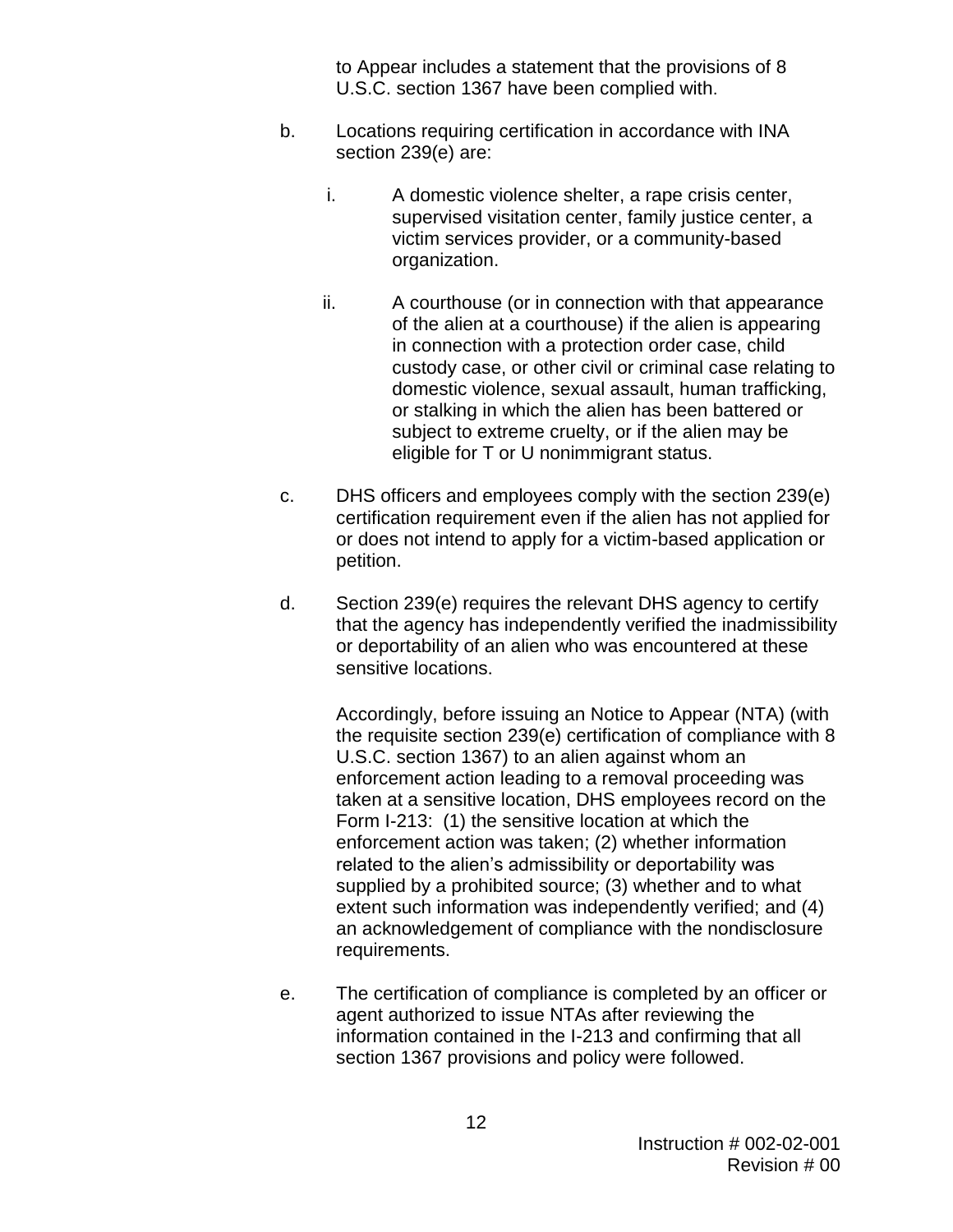- i. If a DHS employee suspects that the provisions and relevant policy were not followed, such employee immediately brings the issue to the attention of his or her immediate supervisor rather than issuing the NTA.
- ii. If the provisions and policies appear to have been followed, the DHS officer or agent should type or print the following on the NTA, "I certify that, to the best of my knowledge and belief, I have complied with the provisions of 8 U.S.C. § 1367."
- iii. Knowingly making a false certification of compliance may subject the officer or employee to civil penalties and/or disciplinary action under 8 U.S.C. § 1367(c). For more information, see Section VII, Penalties, below.
- f. Aliens encountered at sensitive locations may be beneficiaries of pending or approved applications for benefits. DHS officers encountering individuals at such locations and considering an enforcement action verify, to the fullest extent reasonably practicable, whether a particular alien is a victim who falls within the protection of the section 1367 provisions.
	- a. While INA 239(e) does not prohibit arrests of aliens at sensitive locations, it is clear that Congress intended that arrests of aliens at such locations to be handled properly given that they may ultimately benefit from VAWA's provisions.
	- b. DHS officers and employees are strongly encouraged to exercise prosecutorial discretion favorably in cases of aliens encountered at the sensitive locations, unless other exigent circumstances exist, including terrorism or other extraordinary reasons for arresting aliens at a sensitive location.
- g. If a DHS employee is unsure whether a particular personal encounter or apprehension requires a certification of compliance under INA section 239(e), the employee consults with his supervisory chain and, if authorized in accordance with the office's or Component's protocols, the relevant counsel's office and/or the Office for Civil Rights and Civil Liberties (CRCL).
- *B. Component requirements:*With regard to the above Section 1 (Disclosure of Protected Information Generally Prohibited), Section 2 (Use of Information from Prohibited Sources), and Section 3 (Sensitive Location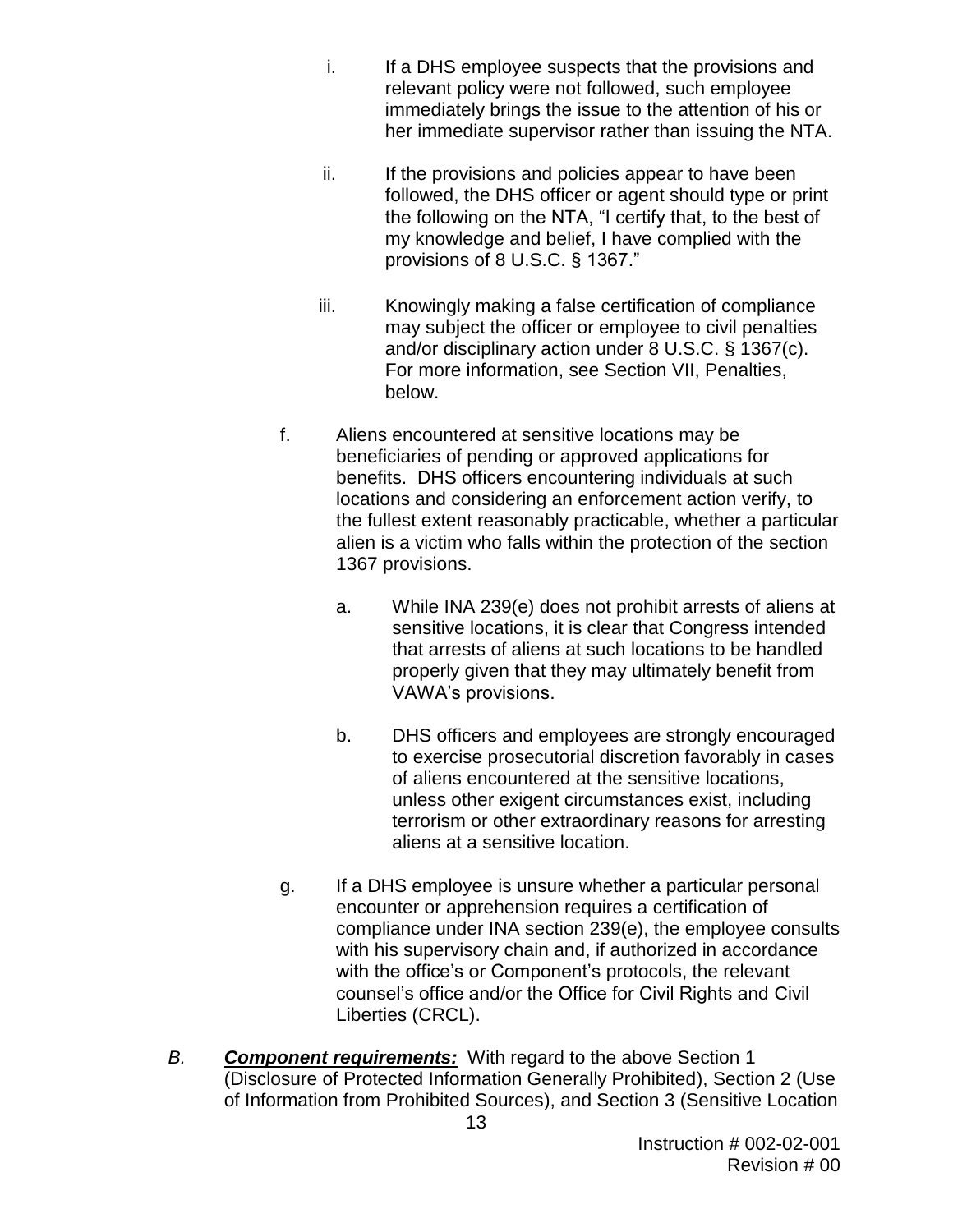Certification of Compliance Requirement), Components will meet the following requirements, when applicable.

- 1. Requirement to Create Implementing Policy: Any Component with access to Section 1367 information that might be shared with those outside of the Department develops any necessary implementing instructions or other policy guidance to the extent permitted by and consistent with their authorities and any restrictions imposed by statute, executive order, presidential or other instruction, or national or departmental policy. Components coordinate with the Council in the development of implementing policy.
- 2. Requirement to Identify Those Protected: Components establish, to the fullest extent reasonably practicable, means of identifying individuals protected by Section 1367 confidentiality and will take steps to develop safeguards to protect this information in the relevant systems. One such way to help identify most, though not all, of those protected is through a Central Index System (CIS) database check.
	- a. CIS database check: For any cases where it is suspected that an alien is an applicant for a benefit protected by section 1367, a DHS employee consults the Central Index System (CIS) database to verify whether an alien has a pending or approved application or petition covered by section 1367.
	- b. CIS contains a class of admission (COA) code "384" (signifying section 384 of IIRIRA) that was created to alert DHS personnel that the individual is protected by section 1367. Information about the location, status, or other identifying information of any individual with the code "384" may not be released outside of DHS, DOJ, or DOS unless one or more of the exceptions applies or the individual has been denied relief and has exhausted all opportunities for appeal.
		- i. When an individual files a VAWA self-petition (Form I-360), T nonimmigrant application (Form I-914, Form I-914 Supplement A), or U nonimmigrant petition (Form I-918, Form I-918 Supplement A) with USCIS, the COA in CIS will be updated to "384."
		- ii. Aliens granted these victim-based immigration benefits remain protected by Section 1367 and the COA will likely be changed from "384". Any following COA in CIS is an indication that the individual was granted a form of relief that is covered by Section 1367 and the confidentiality provisions apply: T-1, T-2, T-3, T-4, T-5, T-6, U-1, U-2, U-3, U-4, U-5, B11,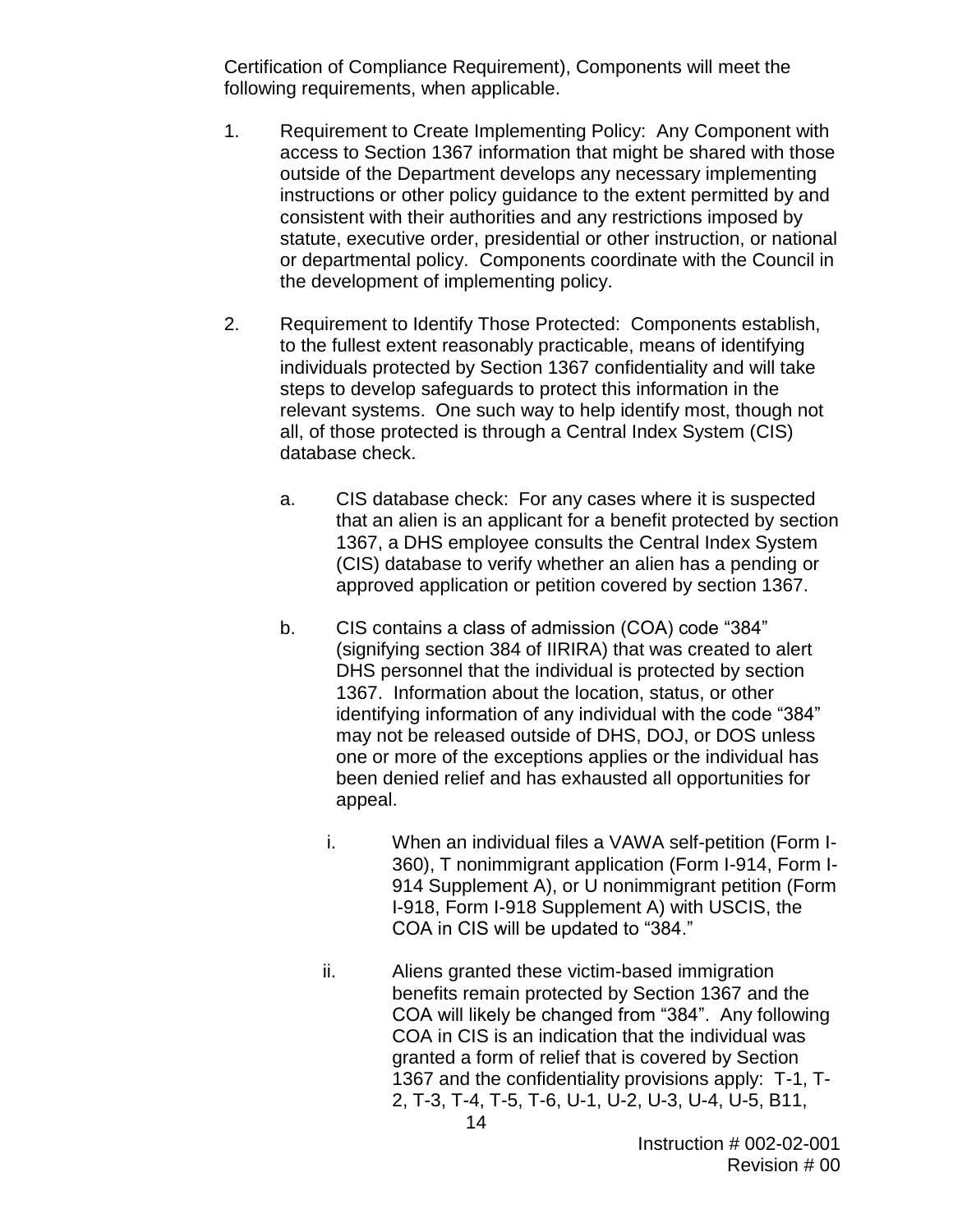B12, B16, B17, B20, B21, B22, B23, B24, B25, B26, B27, B28, B29, B31, B32, B33, B36, B37, B38, BX1, BX2, BX3, BX6, BX7, BX8, IB0, IB1, IB2, IB3, IB4, IB5, IB6, IB7, IB8, ST0, ST6, ST7, ST8, ST9, SU0, SU6, SU7, SU8, SU9, Z14.

- C. *Training requirement***:** All DHS employees who, through the course of their work, may come into contact with victim applicants or have access to information covered by 8 U.S.C. section 1367 are required to complete the computer-based training module, *VAWA: Confidentiality and Immigration Relief*, which is currently on the Component's Learning Management Systems (LMS). The VAWA Training was developed by the Federal Law Enforcement Training Centers (FLETC) in collaboration with subjectmatter experts from several DHS components, including USCIS, ICE and CBP. No later than 180 days after the enactment of this policy, and on an annual basis thereafter, Component Heads, or his or her delegates, of CIS OMB, CRCL, USCIS, ICE and CBP report to the Review Committee the rate of compliance for this training. FLETC ensures the training module is available to all Components through their LMS and provides assistance to keep the training updated and current, as necessary.
- D. *Penalties:* The law provides for civil penalties and/or disciplinary action for certain violations of 8 U.S.C. section 1367 and INA section 239(e): "Anyone who willfully uses, publishes, or permits information to be disclosed in violation of [8 U.S.C. section 1367] or who knowingly makes a false certification under section 239(e) of the [INA] is subject to appropriate disciplinary action and subject to a civil money penalty of not more than \$5,000 for each such violation." 8 U.S.C. section 1367(c).

Violations of Section 1367 could give rise to serious, even life-threatening, dangers to victims and their family members. Violations compromise the trust victims have in the efficacy of services that exist to help them and, importantly, may unwittingly aid perpetrators retaliate against, harm or manipulate victims and their family members, and elude or undermine criminal prosecutions.

### **VII. Questions and Reporting**

- A. To report any suspected violations of 8 U.S.C. section 1367 or INA section 239(e) or this policy instruction, please contact the Office for Civil Rights and Civil Liberties:
	- 1. *E-mail:* CRCLCompliance@hq.dhs.gov
	- 2. *Telephone:* 202-401-1474
	- 3. *Fax:* 202-401-4708
	- 4. *U.S. Postal Mail:*